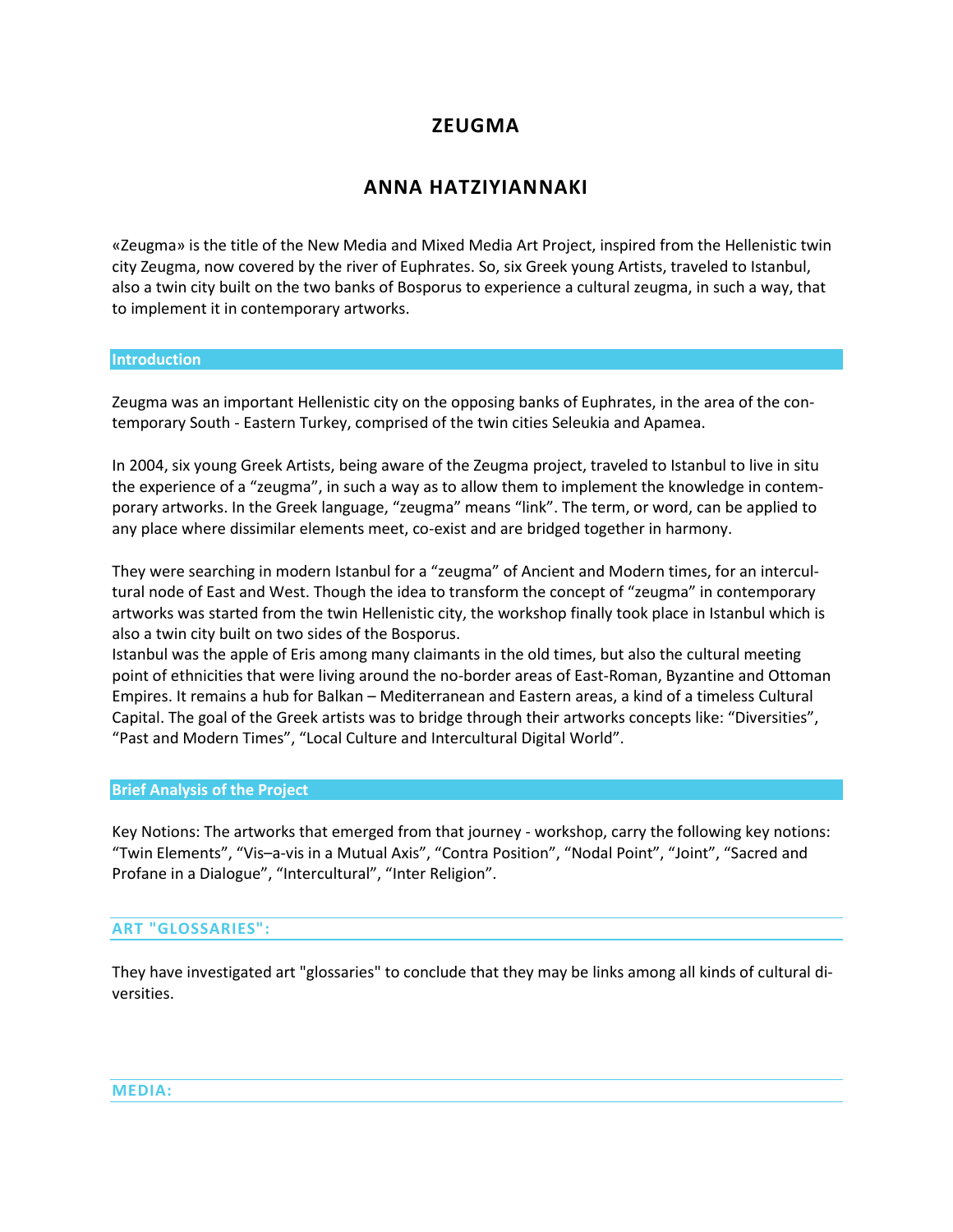They used mixed techniques and media. Techniques like constructions and installations out of Metal, Electric Light and Plexiglas. Media like, Video Installations, Interactive Multimedia Installations, Video Performance and readymade.

### **THE AESTHETIC IDEA:**

Avoid to undermine the autonomy of diversities, but rather link them, building a horizontal network without any hierarchy, like a kind of cultural rhizome. Is this perhaps the bet of the 21st century?

#### **The Artworks**

#### "PRAYER"

By Constantine Tiligadis, Multimedia Interactive Installation, 2006.

Jesus and Allah meet each other harmoniously, into the interactive work "Prayer" of Constantine Tiligadis. It is a Π shaped installation. In its central side, a digital picture is projected displaying two hands in prayer. An audible environment is activated by the visitor's presence. It is either a Byzantine or a Muslim prayer, depending on where the visitor stands, while it is possible to hear a symphony combining both prayers. Tiligadis ponders on the everlasting subject of Truth. In Istanbul, which is full of temples and mosques, he focalizes on the meaning of the word "faith", the backbone of every religion according to Emmanuel Kant.

#### **"THE MEMORY OF POLIS"**

#### By Andreas Sitorego, 3D Animation, 2006.

The geographical and urban structure of Istanbul, as seen from Galatas' bridge, inspired Andreas Sitorego the idea for the digital work "The memory of Polis". Using a 3D animation technique, he presents three interlocking bones moving very slowly around their common joint, and allowing through their transparent material on their imaginary axis of abutment to slowly emerge a faint kaleidoscope effect. A note of the artist in Istanbul states:

Spirit and matter have been kneaded by the experienced hands of time, offering unsparingly to the next generation the magical remnants of the faiths gone by, etched into the material.

#### "BORDER"

By Andreas Sitorego, Video Art, 2006.

The artist sets a double projection (on the floor and on the ceiling on the same vertical axis) of a nautical cork that floats on the surface of the water. The viewer becomes a bridge between the elements of air and water, elements that he perceives from two opposing sides. The viewer stands in the middle of the two worlds the aquatic and the ethereal. While on the ceiling, the image of the cork in the water is like someone is watching it from underwater. The other projection, on the floor, shows the cork as it floats on the surface of the sea.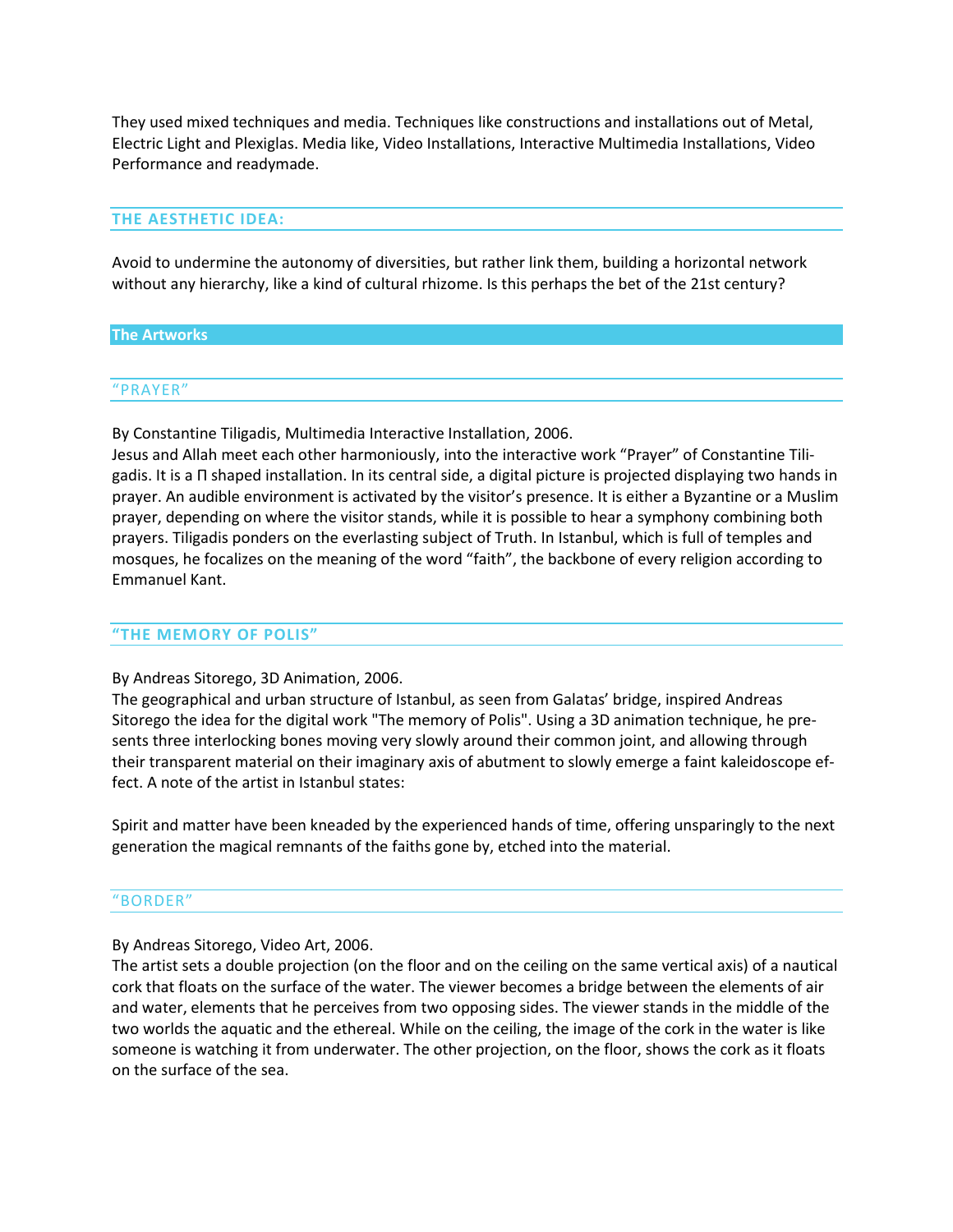### "FEEDBACK"

By Ioanna Myrka, In situ installation, readymade, electric light.

It is an in situ installation, made of used empty carton boxes and electric light. It is the disposable packaging of Today's Consumer Society with standard decals for evaluation and information about the content, identity, distinctiveness and evaluation. For Ioanna, this is

the leftover traces of a civilization that we throw away and in which the air is now stored in those cart boxes. It is garbage, collage and pieces of Time, the image of Polis from afar, a puzzle that is somehow dirty, somehow arbitrary, anarchic and random.

#### "SPHINX"

By Yannis Melanitis, Video Art, 2006.

The lens focuses on the face of a woman which is stone like. She portrays the new Sphinx. The theme derives from the ancient Greek Sphinx, a hybrid of a triple nature – with the head of a woman, the body of a lion, and the wings of an eagle, a treacherous and merciless creature. Those who were unable to answer the riddle of this mythical creature were killed and eaten by her. The contemporary Sphinx, while talking to herself, places a new riddle:

My definition of Man is not a riddle.... every word I say comes out of my despair about language... Language is my greatest problem.

### "THE HOLY LIQUID"

By Andreas Lyberatos, Installation of 2 sculptures, 1 painting, electric light and readymade objects, 2006. These three works have been fitted in such a way as to create the impression of a sacred place. The central composition is the figure of a human head that insinuates its shape and receive a kind of Holy Communion from the electric light. The other two wall-mounted works are facing each other. One is sculptured while the other is a painted composition which consist of variants of the central figure. The human head opens into two profiles looking at each other while they are connected with thin tubes, representing aquifers that end between the faces in a composition of transparent water glasses. The correlation between the human body and the holy place arises from artist's state:

The body as a building, the face as a whole city, the whole body-city, shaped as a church, fallen on its knees, praying. The shape of the cross on my face.

#### "VIDEO PERFORMANCE"

By Helena Poca, White dress with hook mechanisms, everyday objects and video projection.

#### **Conclusion**

The first presentation of the artworks that emerged from the journey – workshop in Istanbul in 2004 with the collaboration of the Centre for Contemporary Art of Rethymnon, took place in 2006 with a